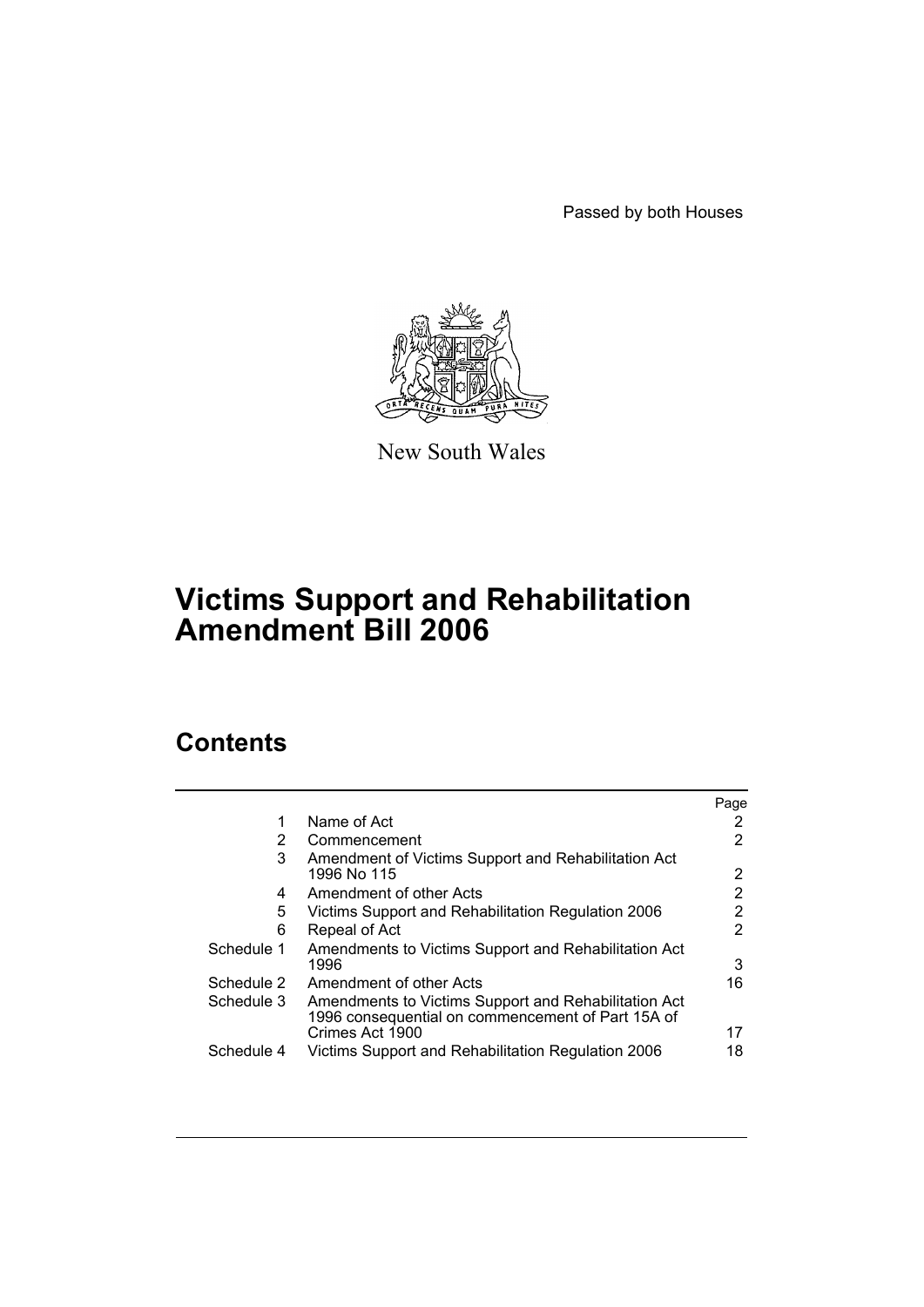*I certify that this PUBLIC BILL, which originated in the LEGISLATIVE ASSEMBLY, has finally passed the LEGISLATIVE COUNCIL and the LEGISLATIVE ASSEMBLY of NEW SOUTH WALES.*

> *Clerk of the Legislative Assembly. Legislative Assembly, Sydney, , 2006*



New South Wales

# **Victims Support and Rehabilitation Amendment Bill 2006**

Act No , 2006

An Act to amend the *Victims Support and Rehabilitation Act 1996* with respect to assistance and compensation for victims of violence; and for other purposes.

*I have examined this Bill, and find it to correspond in all respects with the Bill as finally passed by both Houses.*

*Chairman of Committees of the Legislative Assembly.*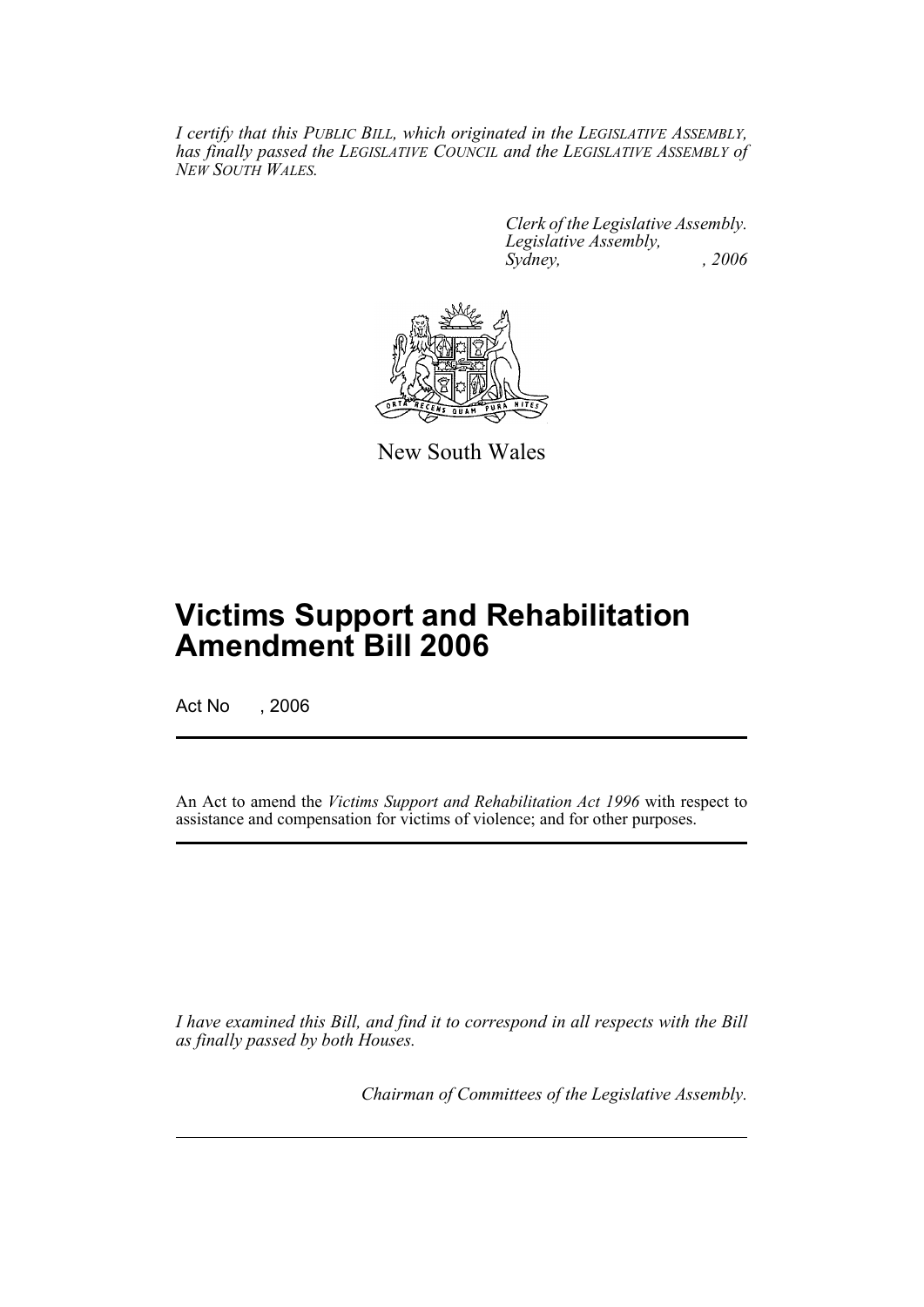### **The Legislature of New South Wales enacts:**

### **1 Name of Act**

This Act is the *Victims Support and Rehabilitation Amendment Act 2006*.

### **2 Commencement**

This Act commences on a day or days to be appointed by proclamation.

### **3 Amendment of Victims Support and Rehabilitation Act 1996 No 115**

The *Victims Support and Rehabilitation Act 1996* is amended as set out in Schedules 1 and 3.

### **4 Amendment of other Acts**

The Acts specified in Schedule 2 are amended as set out in that Schedule.

### **5 Victims Support and Rehabilitation Regulation 2006**

- (1) Schedule 4 is taken to be and has effect as a regulation made under the *Victims Support and Rehabilitation Act 1996*.
- (2) Part 2 of the *Subordinate Legislation Act 1989* does not apply to the regulation set out in Schedule 4.
- (3) For the purposes of section 10 of the *Subordinate Legislation Act 1989*, the regulation set out in Schedule 4 is taken to have been published on the date of assent to this Act.
- (4) Sections 39, 40 and 41 of the *Interpretation Act 1987* do not apply to the regulation set out in Schedule 4.

# **6 Repeal of Act**

- (1) This Act is repealed on the day following the day on which all of the provisions of this Act have commenced.
- (2) The repeal of this Act does not, because of the operation of section 30 of the *Interpretation Act 1987*, affect any amendment made by this Act.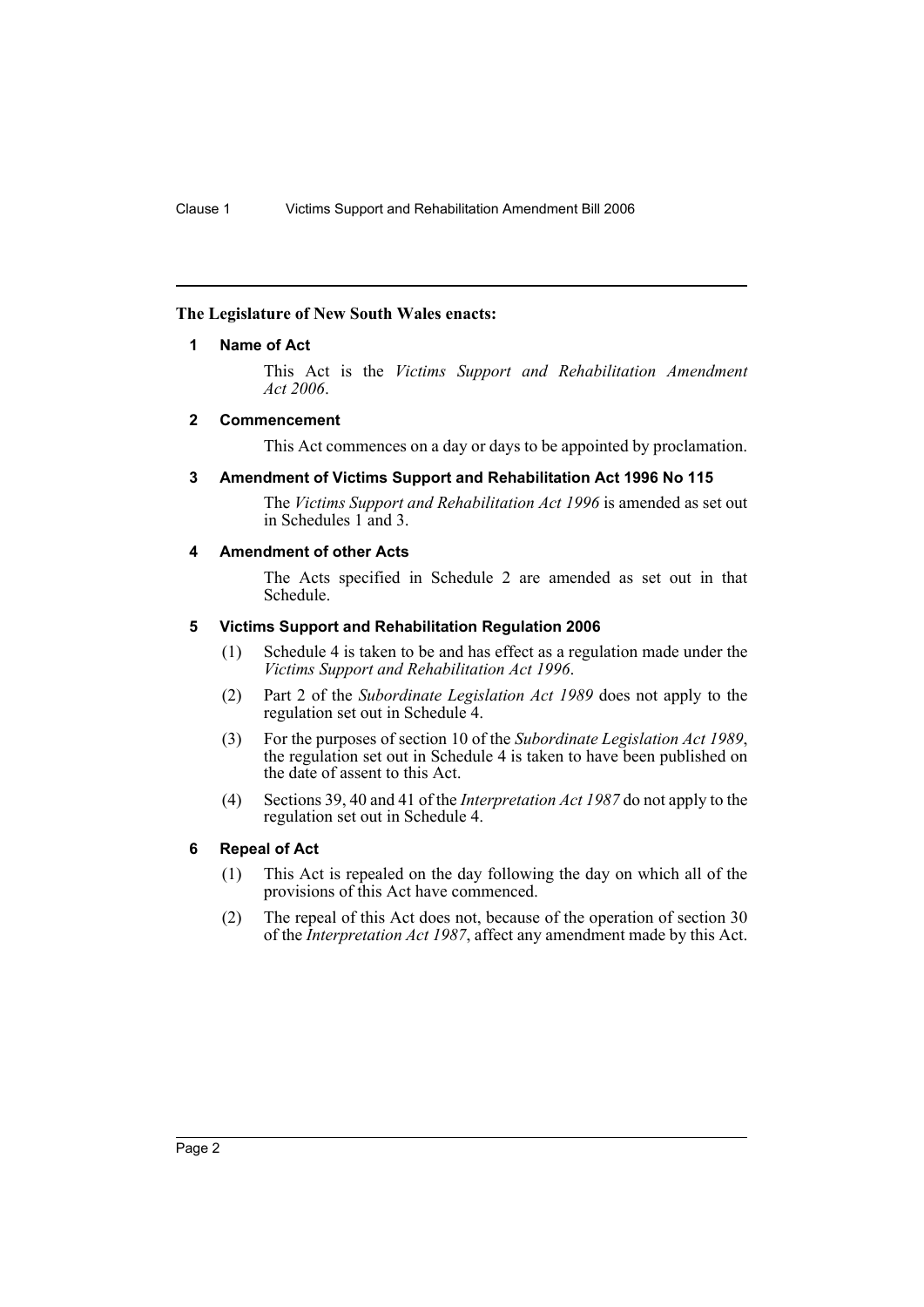Amendments to Victims Support and Rehabilitation Act 1996 Schedule 1

# **Schedule 1 Amendments to Victims Support and Rehabilitation Act 1996**

(Section 3)

# **[1] Section 5 Act of violence**

Insert after section 5 (1):

(1A) For the avoidance of doubt, the reference to an offence in subsection (1) (a) extends to conduct of a person that would constitute an offence were it not for the fact that the person cannot, or might not, be held to be criminally responsible for the conduct because of the person's age or mental illness or impairment.

#### **[2] Section 9 Who is a family victim?**

Insert "half-brother, half-sister," after "sister," in section 9 (3) (e).

#### **[3] Section 14 Compensation payable to primary victims other than for prescribed expenses**

Insert after section 14 (2):

(3) This section does not apply to statutory compensation for prescribed expenses and statutory compensation under this section is not payable for financial loss to the extent that statutory compensation for prescribed expenses has been awarded for that loss.

## **[4] Section 14A**

Insert after section 14:

#### **14A Compensation payable to primary victims for prescribed expenses**

- (1) The statutory compensation for which a primary victim is eligible includes statutory compensation for prescribed expenses.
- (2) Statutory compensation for prescribed expenses is compensation for actual expenses of such kinds as are prescribed by the regulations and incurred by a primary victim of an act of violence as a direct result of the act of violence.
- (3) No statutory compensation is payable to a person under this section unless the total amount payable to the person as statutory compensation for prescribed expenses is at least:
	- (a) subject to paragraph (b)—\$200, or
	- (b) such other amount as is prescribed by the regulations.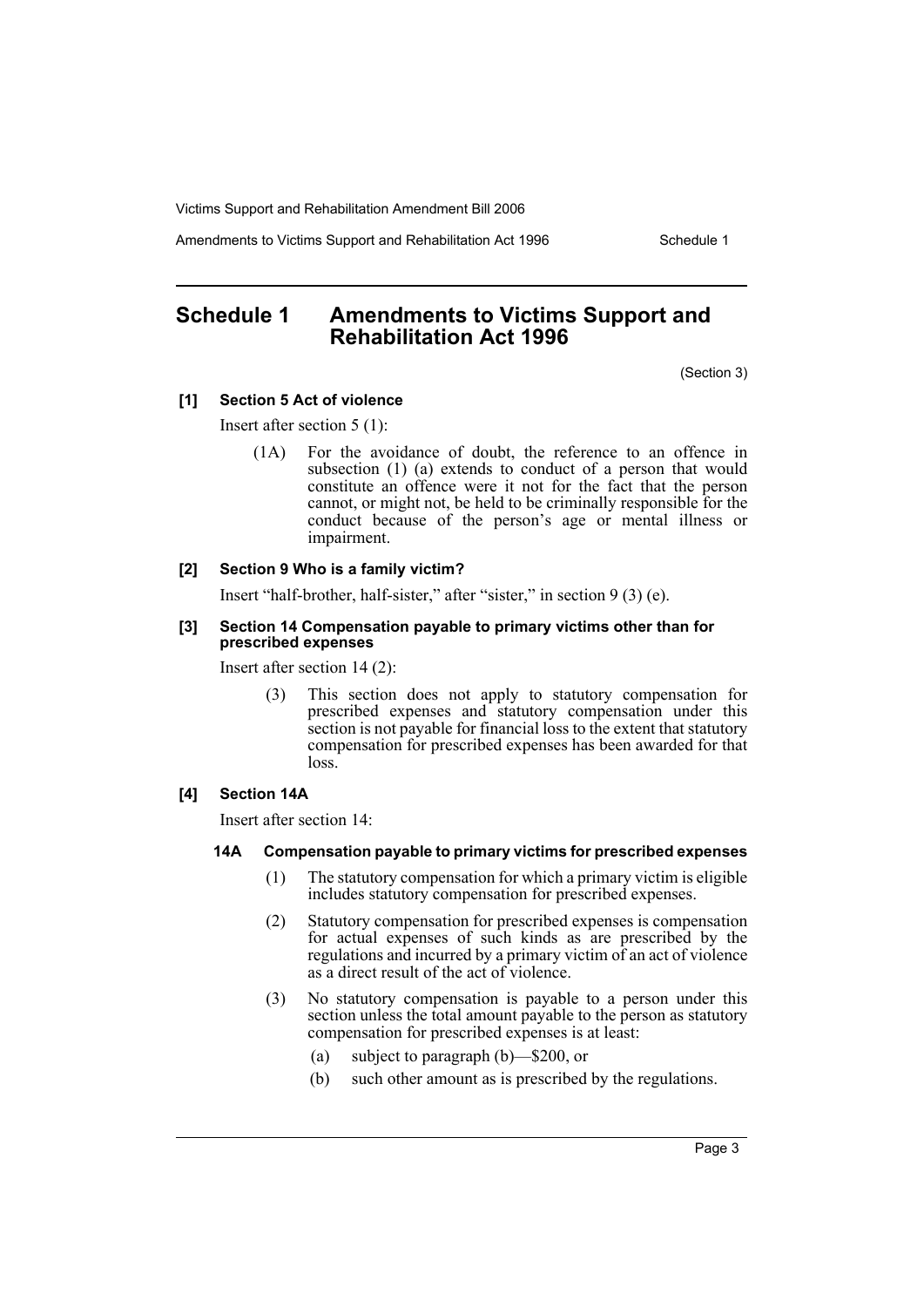Schedule 1 Amendments to Victims Support and Rehabilitation Act 1996

- (4) The regulations may prescribe the maximum amount that may be awarded in respect of a particular kind of actual expense under this section.
- (5) The total amount that may be awarded to a primary victim as statutory compensation for prescribed expenses in respect of an act of violence is not to exceed:
	- (a) subject to paragraph (b)—\$1,500, or
	- (b) such other amount as is prescribed by the regulations.
- (6) Statutory compensation for prescribed expenses is not payable to a primary victim who has already been awarded statutory compensation to which section 14 applies in respect of the same act of violence.
- (7) Statutory compensation for prescribed expenses is not payable to a primary victim to the extent that the primary victim has received, or is entitled to receive, payment for that loss under any insurance or agreement or under any other Act or law.
- (8) A primary victim who dies ceases to be eligible for statutory compensation for prescribed expenses. Any pending application for compensation made by or on behalf of the primary victim does not survive the death of the primary victim.

**Note.** If a primary victim dies as the direct result of an act of violence, a member of the victim's family may become eligible under Division 1 of this Part for statutory compensation.

(9) For the purposes of this section, expenses incurred by a primary victim of an act of violence for the provision of security measures in response to the act of violence are taken to be expenses incurred by the primary victim as a direct result of the act of violence.

## **[5] Section 18 Compensation for financial loss**

Insert after section 18 (3):

(3A) The rules may make provision limiting the amount that may be awarded as compensation for the cost of counselling services (for example, by reference to a maximum hourly rate for counselling services and the maximum amount payable). Compensation for counselling services is to be calculated in accordance with any such provisions of the rules.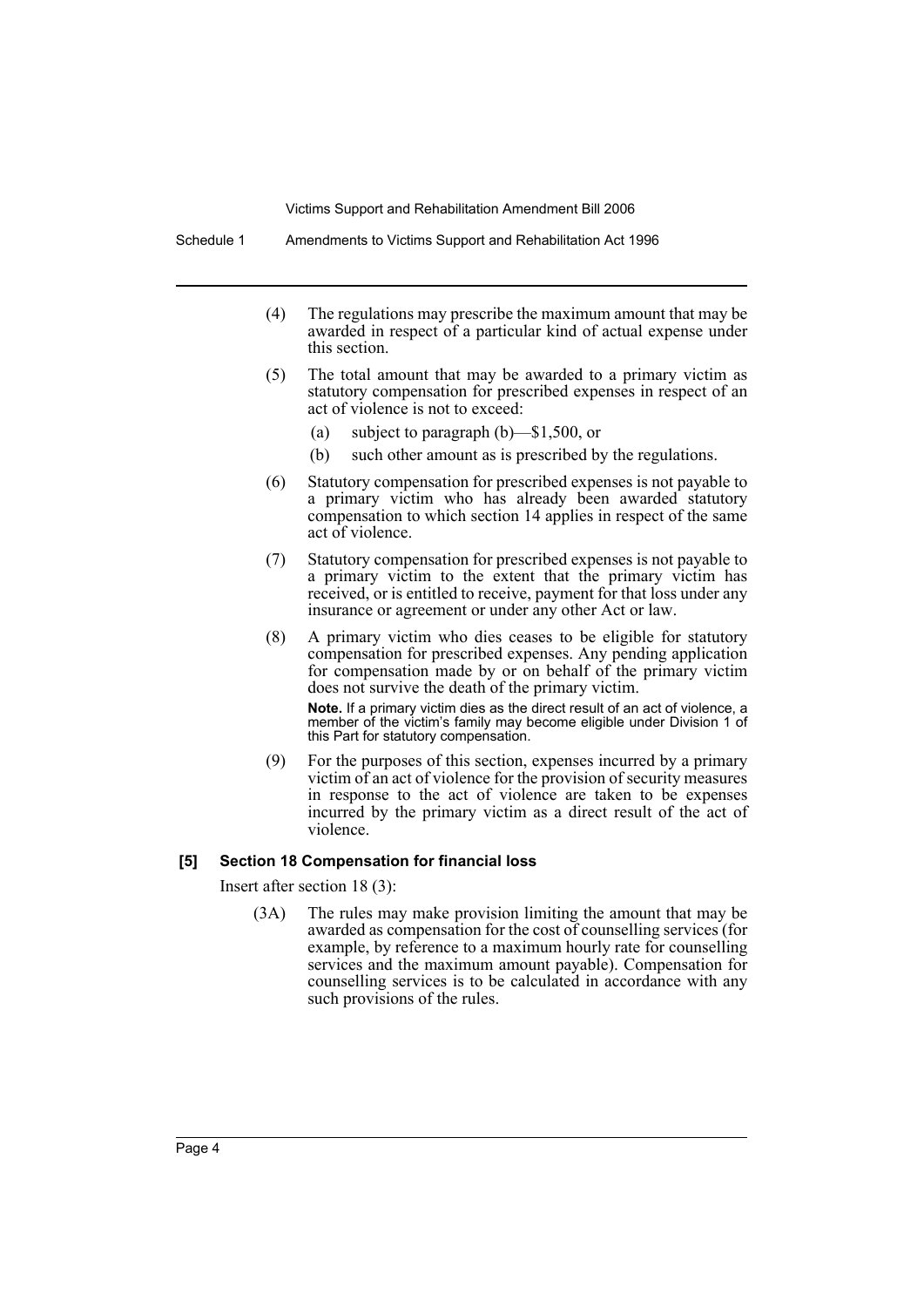## **[6] Section 18 (6)**

Insert after section 18 (5):

(6) This section does not apply to statutory compensation for prescribed expenses.

#### **[7] Section 19A Deduction from certain awards**

Insert "or statutory compensation for prescribed expenses" after "victims" in section 19A (3).

### **[8] Section 20 Threshold amount of compensation**

Omit "\$2,400" from section 20 (1) (a). Insert instead "\$7,500".

# **[9] Section 20 (1) (b)**

Omit "fixed by proclamation". Insert instead "prescribed by the regulations".

# **[10] Section 20 (2)**

Omit the subsection.

# **[11] Section 20 (3)**

Insert "or statutory compensation for prescribed expenses" after "victims".

# **[12] Section 20 (3A)**

Insert after section 20 (3):

- (3A) For the purposes of this section:
	- (a) the total amount of compensation payable to a person as compensation for compensable injuries is the total amount arrived at after any reduction in that compensation to be made under section 19, 30 or 31 or the schedule of compensable injuries, and
	- (b) no other reduction in that compensation made under this Act is to be taken into account in determining the total amount of that compensation.

# **[13] Section 21 Special payments for approved counselling services**

Insert after section 21 (3):

(3A) Subject to the rules, a person may be considered to be a victim for the purposes of payments for approved counselling services for an initial period of 2 hours if a compensation assessor is satisfied that counselling may assist in establishing whether or not the person is a victim.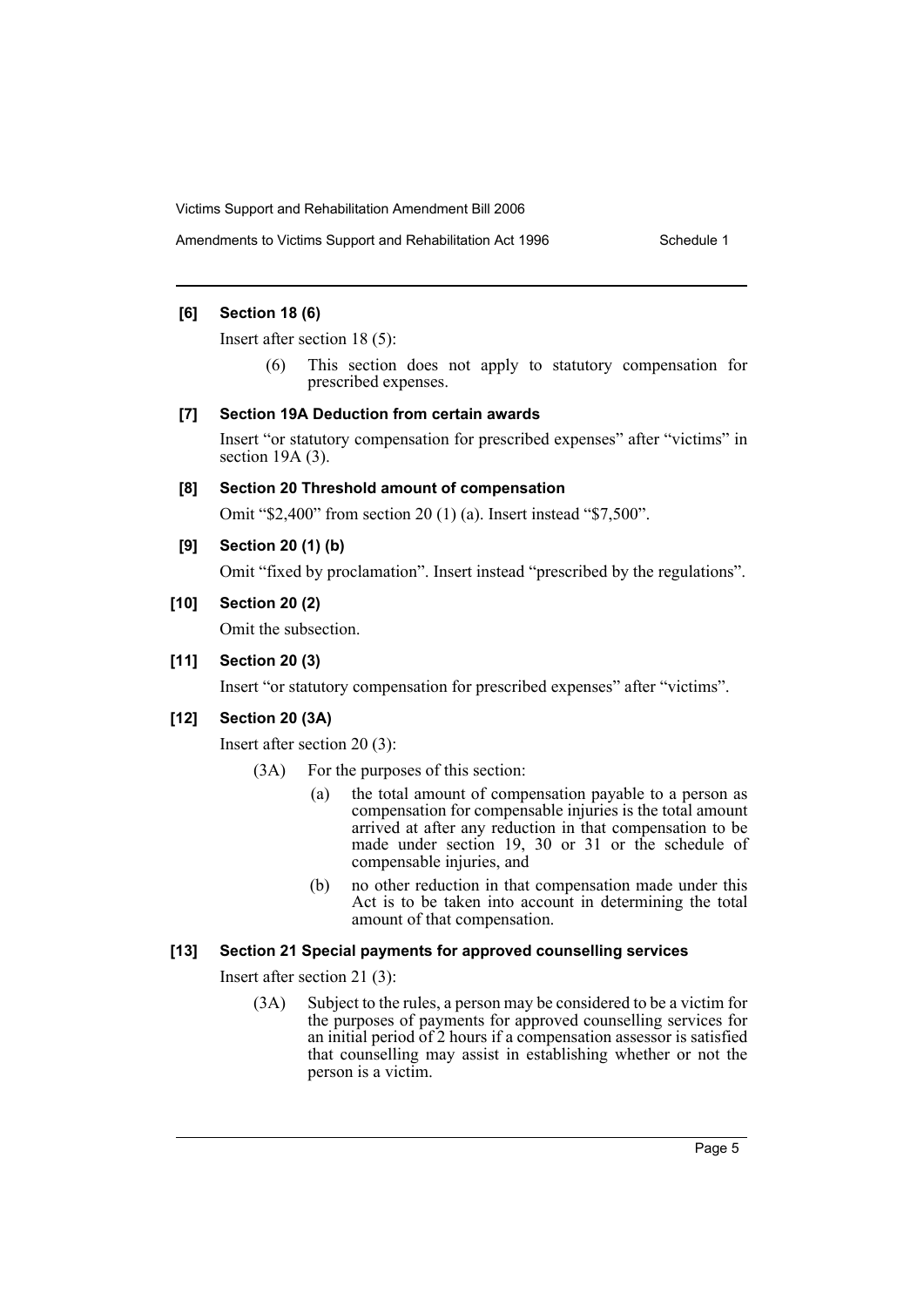#### **[14] Section 22 Secondary or family victims**

Insert "to which section 14 applies" after "compensation" where secondly occurring in section 22 (1).

#### **[15] Section 23 Eligibility to receive compensation in respect of same act of violence**

Insert "(except as provided by subsection (1A))" after "violence" in section 23 (1).

# **[16] Section 23 (1A)**

Insert after section 23 (1):

(1A) This section does not prevent a person from receiving an award of statutory compensation to which section 14 applies in addition to an award of statutory compensation for prescribed expenses in respect of the same act of violence.

> **Note.** However, section 14 (3) prevents a person from being granted compensation for financial loss to the extent that statutory compensation for prescribed expenses has been awarded for that loss. Further, under section 14A (6), statutory compensation for prescribed expenses is not payable to a person to the extent that the person has been awarded statutory compensation to which section 14 applies in respect of the same act of violence.

#### **[17] Section 25 Lodging of applications**

Omit "Clerk" wherever occurring in section 25 (3). Insert instead "registrar".

#### **[18] Section 26 Time for lodging applications**

Insert after section 26 (2):

(2A) However, leave may not be given for the acceptance of an application lodged out of time if the application is for statutory compensation for prescribed expenses.

# **[19] Section 29 Determination of applications**

Insert after section 29 (1):

(1AA) If the application is for statutory compensation to which section 14 applies and the compensation assessor is satisfied that the applicant is not eligible to receive that kind of statutory compensation (solely because of the operation of section 20), but is eligible to receive statutory compensation for prescribed expenses, the compensation assessor may, with the consent of the applicant, determine the application as if it were an application for statutory compensation for prescribed expenses.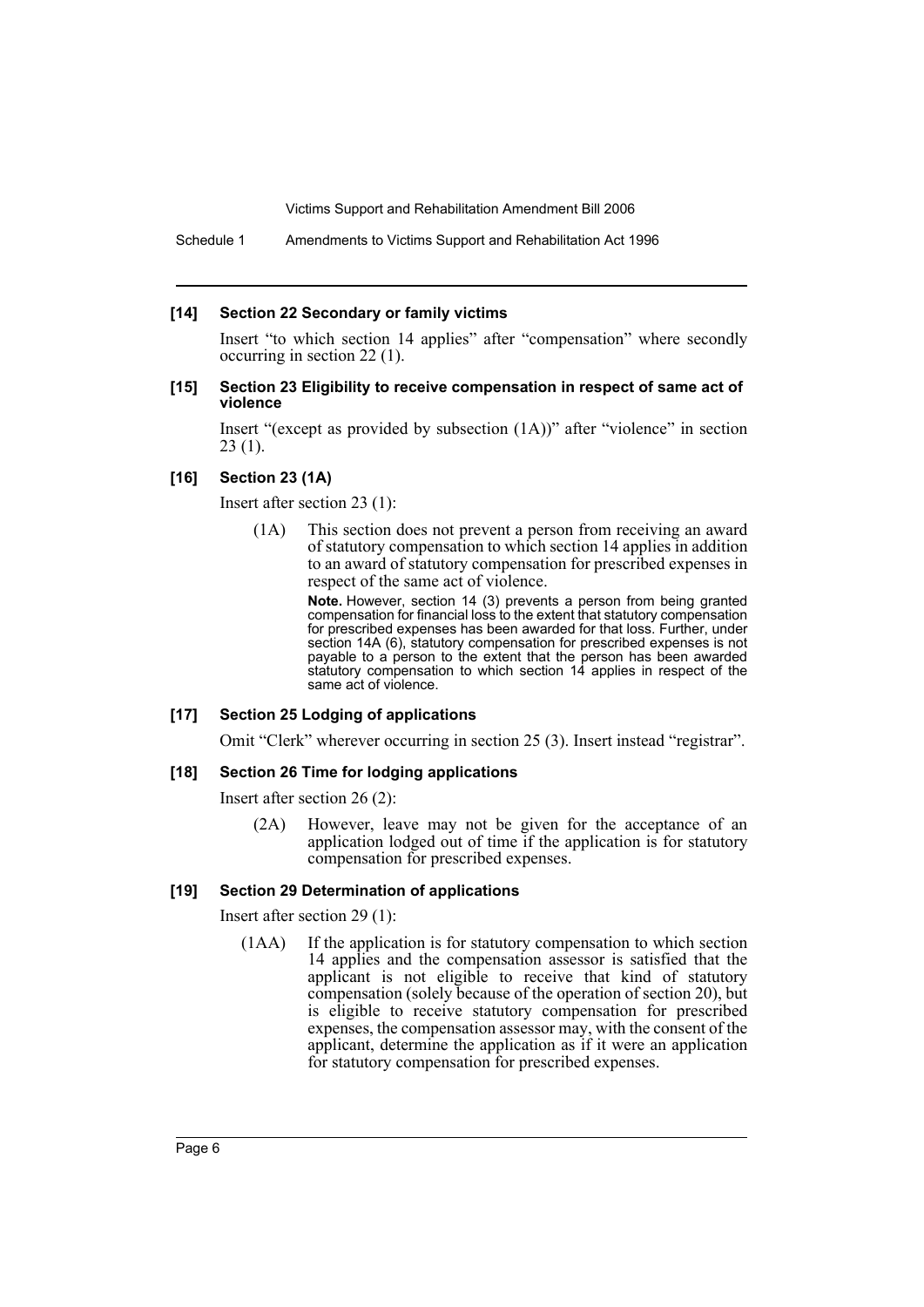## **[20] Section 29 (5) (a)**

Insert "(or compensation for prescribed expenses)" after "financial loss".

#### **[21] Section 30 Reasons for not making award or for reducing amount of compensation payable**

Insert after section 30 (1) (b):

(b1) whether the act of violence was reported to a relevant health professional or practitioner, or a relevant agency,

#### **[22] Section 30 (2A)**

Insert after section 30 (2):

 $(2A)$  In determining the matter referred to in subsection  $(1)$   $(d1)$  in the case of an act of violence involving sexual assault or domestic violence, the compensation assessor must have regard to the nature of the relationship between the victim and the person or persons by whom the act of violence is alleged to have been committed.

#### **[23] Section 30 (4A)**

Insert after section 30 (4):

(4A) The compensation assessor may postpone the determination of a person's application for statutory compensation pending the determination of another application for statutory compensation if the person has been convicted of an offence that is a *relevant offence* under section 46 in relation to that other application.

#### **[24] Section 31 Determination for restitution may be set off against award of compensation**

Insert "has been made or" after "Division 8 that" in section 31 (1).

#### **[25] Section 31 (1)**

Insert "determination for restitution or" before "proposed determination".

# **[26] Section 31 (2)**

Omit the subsection. Insert instead:

(2) On the reduction under this section of the amount of an award made to a person, the person is taken to have paid the amount of the determination or proposed determination for restitution to the extent of the reduction.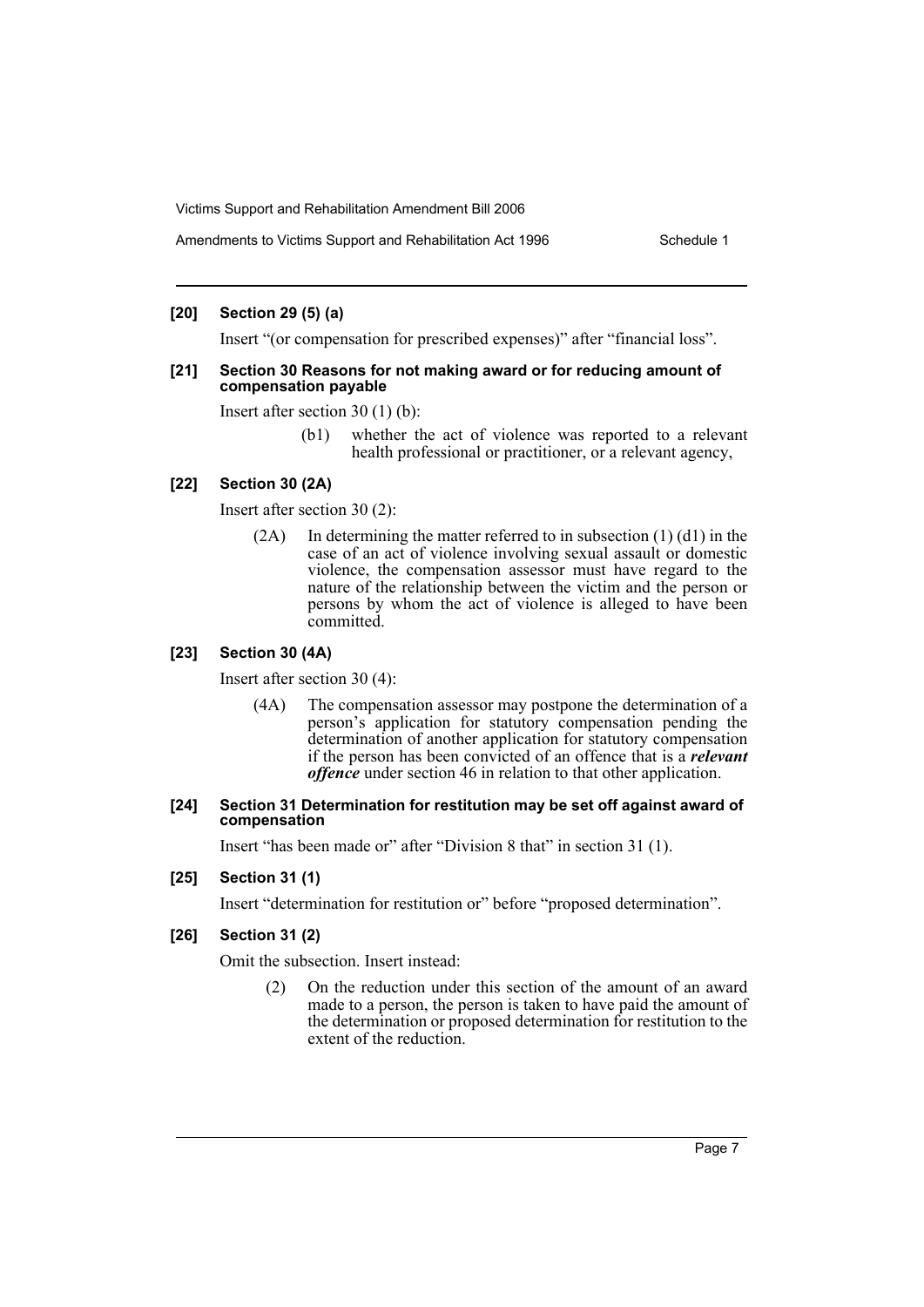Schedule 1 Amendments to Victims Support and Rehabilitation Act 1996

#### **[27] Section 33 Interim awards of compensation**

Insert after section 33 (4):

(5) An interim award of statutory compensation for funeral expenses referred to in subsection  $(1)(b)$  may only be made to the extent that the expenses are reasonable.

#### **[28] Section 33A Reimbursement of persons who incur funeral expenses**

Omit section 33A (1). Insert instead:

(1) This section applies if expenses relating to the funeral of a primary victim of an act of violence have been incurred by a person who is not eligible for statutory compensation as a family victim.

#### **[29] Section 34 Compensation may be awarded subject to conditions**

Insert ", other than a family victim," after "award is made" in section 34 (1A) (a).

#### **[30] Section 34 (1A) (b)**

Insert "(other than a family victim)" after "award is made".

### **[31] Section 35 Costs of applications for compensation and proceedings before Tribunal**

Insert after section 35 (7):

- (8) This section does not apply in relation to an application for statutory compensation for prescribed expenses except in a case where the application has been determined as an application for statutory compensation for prescribed expenses because of the operation of section 29 (1AA).
- (9) In any such case, the Tribunal or a compensation assessor may award an applicant his or her costs in respect of the application, and in such amounts as the Tribunal or assessor thinks fit, if the Tribunal or assessor is of the opinion that the special circumstances of the case justify such an award being made.

# **[32] Part 2, Division 6, heading**

Omit the heading. Insert instead:

# **Division 6 Reviews by Director and appeals and references to Tribunal and District Court**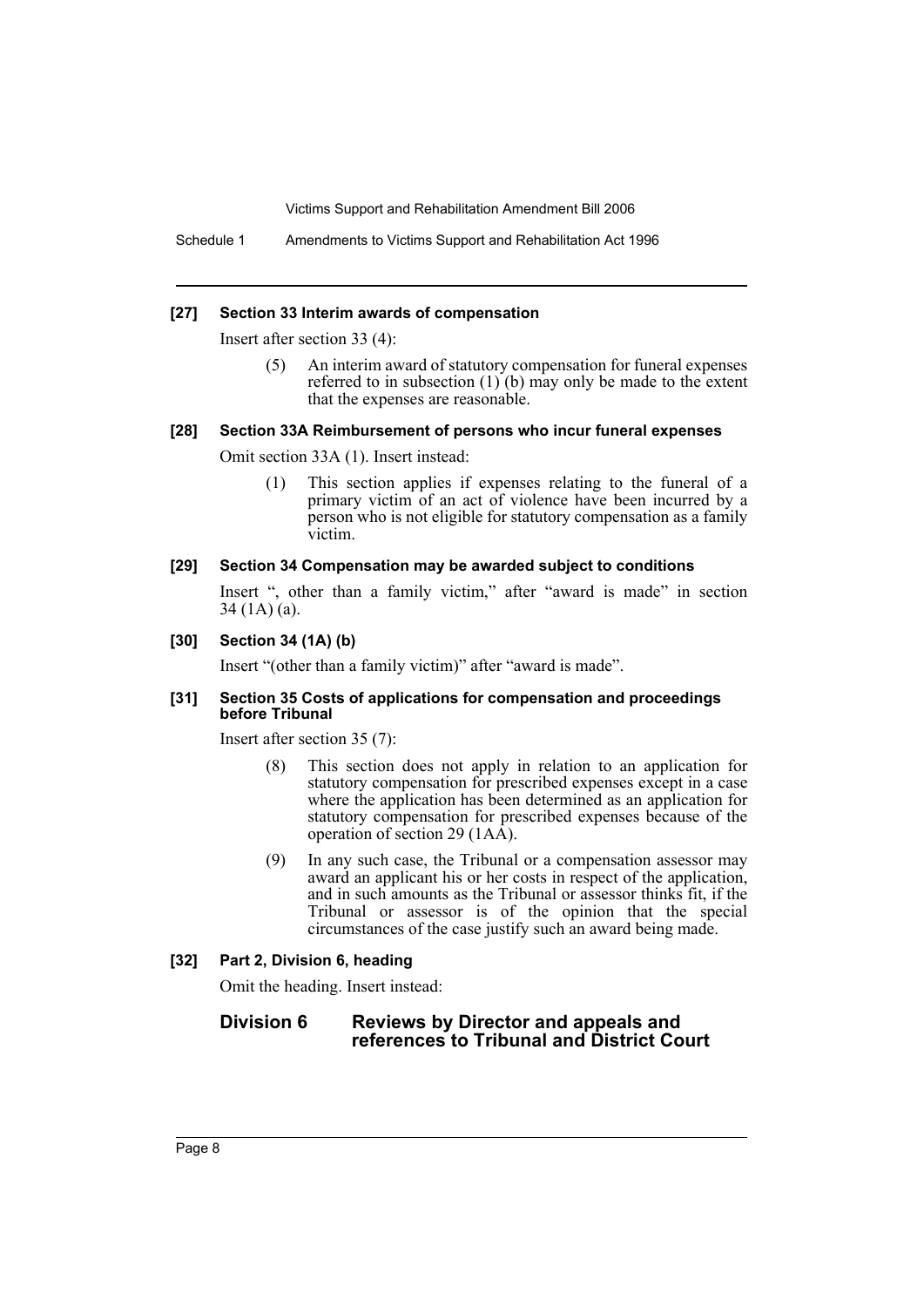#### **[33] Section 35A**

Insert before section 36:

#### **35A Review of amount awarded as statutory compensation for prescribed expenses**

- (1) An applicant for statutory compensation for prescribed expenses may apply to the Director for the correction of a miscalculation in the amount awarded by a compensation assessor as statutory compensation for prescribed expenses.
- (2) An application to the Director under this section must be made within 28 days after the day on which the relevant notice of the determination of the compensation assessor was duly served.
- (3) Any such application must be in the form required by the rules and must be lodged with the Director.
- (4) The Director may determine the application by:
	- (a) affirming the amount awarded by the compensation assessor, or
	- (b) varying the award by correcting any miscalculation in the amount of the award.
- (5) Written notice is to be given to an applicant under this section of the determination of the Director.

#### **[34] Section 36 Appeal to Tribunal by applicant**

Insert after section 36 (1):

(1A) The applicant may not appeal to the Tribunal for the correction of a miscalculation in the amount awarded as statutory compensation for prescribed expenses. **Note.** An applicant may apply to the Director under section 35A for the correction of such a miscalculation.

#### **[35] Section 42 Compensation Fund Corporation to pay compensation**

Insert "(other than statutory compensation for prescribed expenses)" after "statutory compensation" in section 42 (1).

#### **[36] Section 42 (1)**

Insert "(including costs awarded in respect of an application for statutory compensation for prescribed expenses)" after "costs".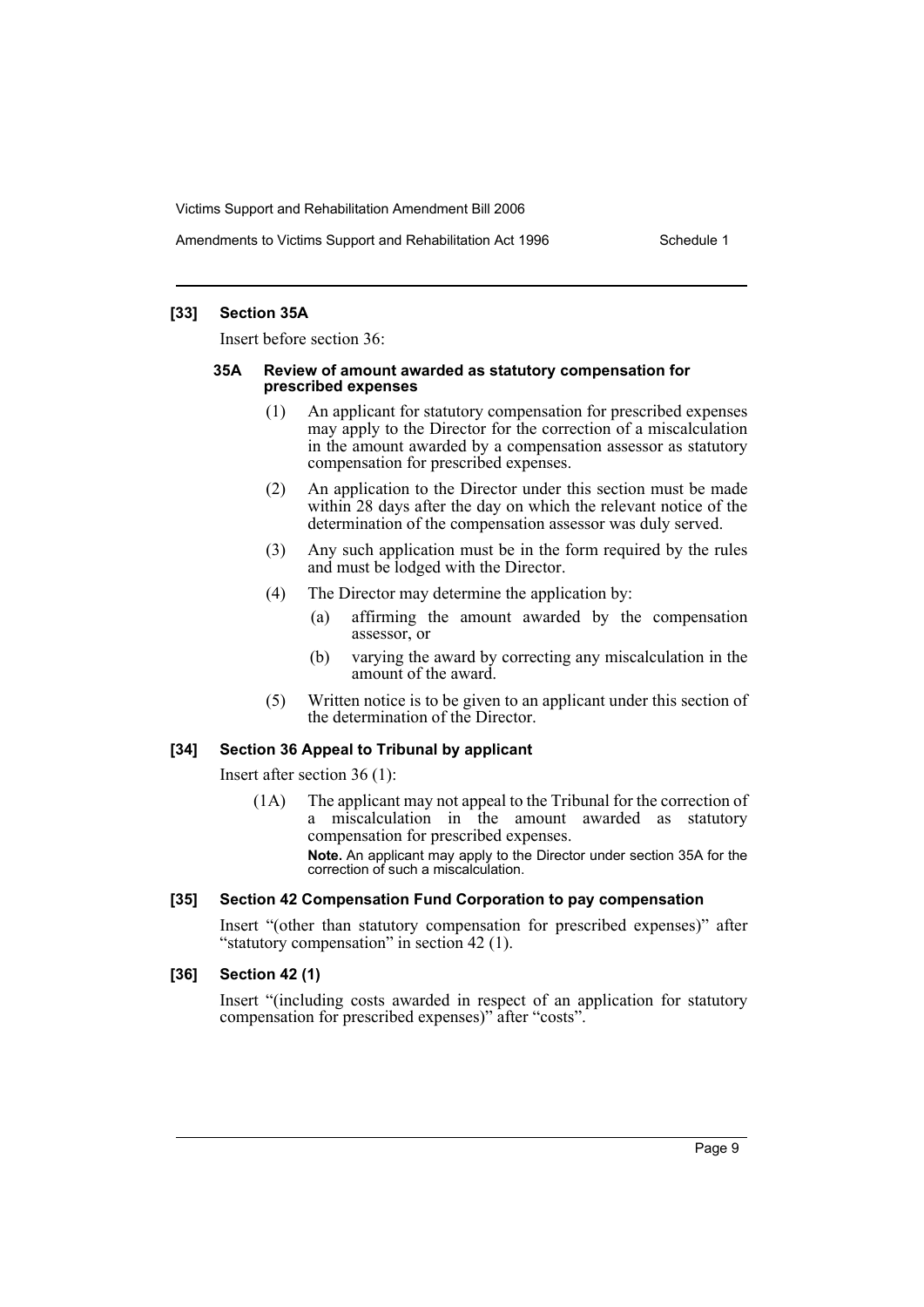Schedule 1 Amendments to Victims Support and Rehabilitation Act 1996

## **[37] Section 42 (1A)**

Insert after section 42 (1):

(1A) After an award of statutory compensation for prescribed expenses is made, the Director is required to forward to the Compensation Fund Corporation a copy of the notice under section 29 of the determination concerned.

### **[38] Section 42 (2)**

Omit "such an application".

Insert instead "the application or notice (as the case may be)".

# **[39] Sections 74, 75 (1)–(3) and 77F (1)–(3)**

Omit "or clerk" wherever occurring.

### **[40] Sections 75 (3) and 77F (3)**

Omit "office or" wherever occurring.

### **[41] Schedule 1 Compensable injuries**

Omit clause 7A (1) (a). Insert instead:

(a) injury resulting from an act that occurred in the commission of a domestic violence offence,

# **[42] Schedule 1, clause 7A**

Insert after clause 7A (2):

(3) In this clause:

*domestic violence offence* means a personal violence offence (within the meaning of the *Crimes Act 1900*) against any of the following persons:

- (a) a person who is or has been married to the person who committed the offence,
- (b) a person who has or has had a de facto relationship (within the meaning of the *Property (Relationships) Act 1984*) with the person who committed the offence,
- (c) a person who has or has had an intimate personal relationship with the person who committed the offence, whether or not the intimate relationship involves or has involved a relationship of a sexual nature,
- (d) a person who, at the time of the offence, was living in the same household as the person who committed the offence,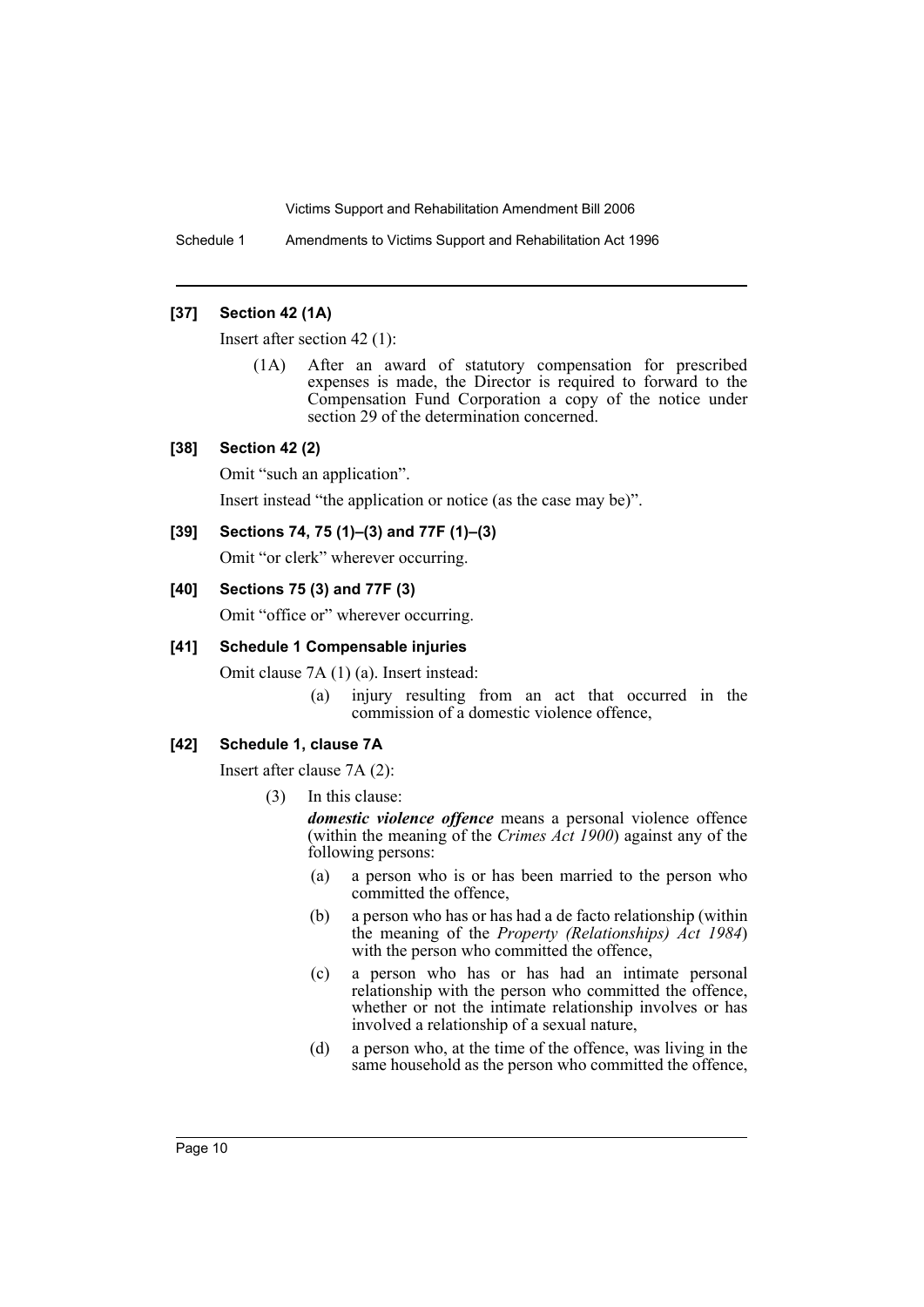- (e) a person who, at the time of the offence, was living as a long-term resident in the same residential facility as the other person (not being a facility that is a correctional centre within the meaning of the *Crimes (Administration of Sentences) Act 1999* or a detention centre within the meaning of the *Children (Detention Centres) Act 1987)*,
- (f) a person who, at the time of the offence, had a relationship involving his or her dependence on the ongoing paid or unpaid care of the person who committed the offence,
- (g) a person who is or has been a parent, guardian or step-parent of the person who committed the offence,
- (h) a person who is or has been a child or step-child of the person who committed the offence, or some other child of whom the person is the guardian,
- (i) a person who is or has been a brother, sister, half-brother, half-sister, step-brother or step-sister of the person who committed the offence.

### **[43] Schedule 1, table**

Omit "first" from column 1 of the matter relating to "**Burns**". Insert instead "third".

#### **[44] Schedule 3 Savings, transitional and other provisions**

Insert at the end of clause 1 (1):

*Victims Support and Rehabilitation Amendment Act 2006*

### **[45] Schedule 3, Part 2, clause 4A**

Insert after clause 4 of Schedule 3:

# **4A Application of approved counselling scheme to previous acts of violence**

Despite clause 4, section 21 extends to a victim of an act of violence (including a victim within the meaning of that section) in respect of which an application for compensation has been made and dealt with under the repealed Act.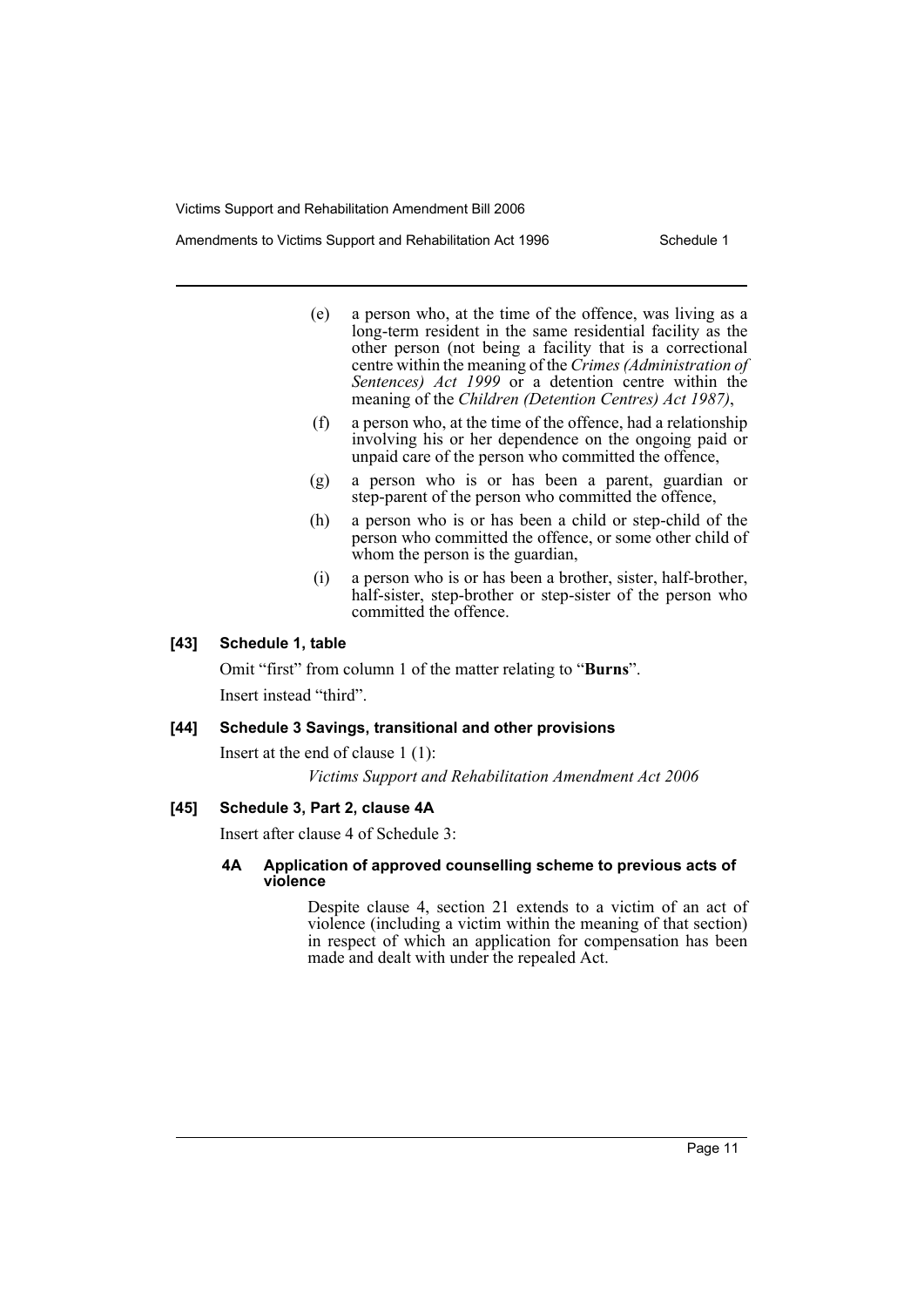Schedule 1 Amendments to Victims Support and Rehabilitation Act 1996

# **[46] Schedule 3, Part 6**

Insert after Part 5 of Schedule 3:

# **Part 6 Provisions consequent on enactment of Victims Support and Rehabilitation Amendment Act 2006**

### **21 Definition**

In this Part:

*amending Act* means the *Victims Support and Rehabilitation Amendment Act 2006*.

#### **22 General**

Except as otherwise provided by this Part, an application for statutory compensation lodged under this Act, but not finally determined, before the commencement of a provision of the amending Act is to continue to be dealt with in accordance with the Act as in force immediately before the commencement of the provision.

#### **23 Acts of violence**

The amendment made to section 5 by the amending Act extends to an act of violence that occurs before the commencement of the amendment.

#### **24 Statutory compensation for prescribed expenses**

A primary victim of an act of violence is eligible to receive statutory compensation for prescribed expenses in respect of an act of violence only if the act of violence occurs after the commencement of section 14A (as inserted by the amending Act).

# **25 Threshold amount of compensation**

Section 20 (3A), as inserted by the amending Act, extends to the determination of whether or not statutory compensation is payable in relation to an application for statutory compensation that is lodged, but not finally determined, before the commencement of that subsection.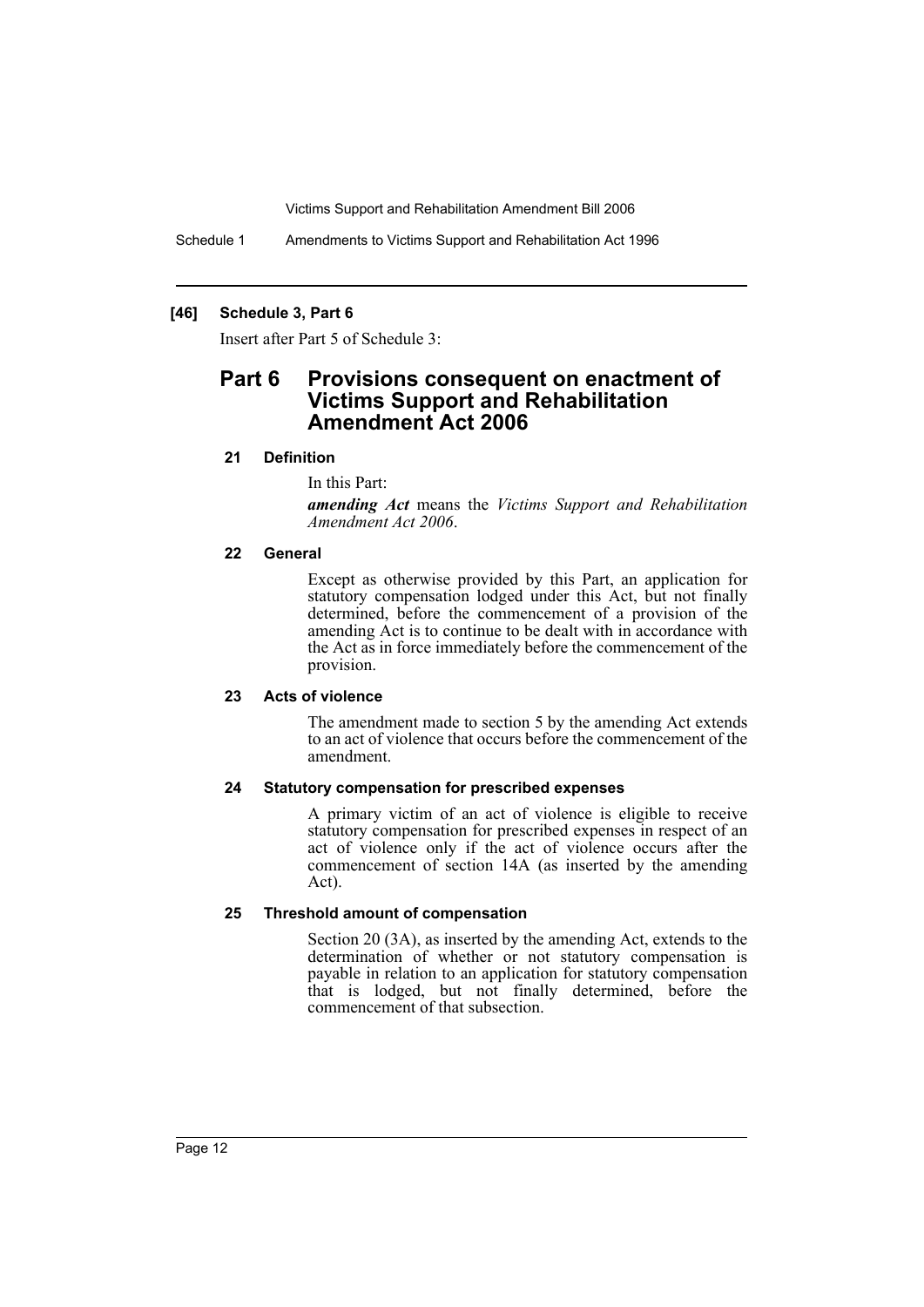#### Amendments to Victims Support and Rehabilitation Act 1996 Schedule 1

#### **26 Application of certain amendments to domestic violence or sexual assault**

- (1) Section 30 (1) (b1) and (2A), as inserted by the amending Act, extend to the determination of an application for statutory compensation lodged, but not finally determined, before the commencement of those provisions, where the act of violence concerned involves domestic violence or sexual assault.
- (2) The definition of *injury*, appearing in the Dictionary at the end of this Act, as amended by the amending Act, extends to an injury resulting from an act of violence the subject of an application for statutory compensation lodged, but not finally determined, before the commencement of the amendment, where the act of violence involves domestic violence or sexual assault.

#### **27 Postponement of determination of award pending possible determination for restitution**

Section 30 (4A), as inserted by the amending Act, extends to an application for statutory compensation lodged, but not finally determined, before the commencement of that subsection.

#### **28 Determination for restitution as set off against award of compensation**

Section 31, as amended by the amending Act, extends to an application for statutory compensation lodged, but not finally determined, before the commencement of those amendments.

# **29 Reimbursement of persons who incur funeral expenses**

Section 33A, as amended by the amending Act, applies only if the primary victim concerned died as a direct result of an act of violence occurring after the commencement of section 14A (as inserted by the amending Act).

# **[47] Dictionary**

Omit "disorder" from paragraph (b) of the definition of *injury*. Insert instead "harm".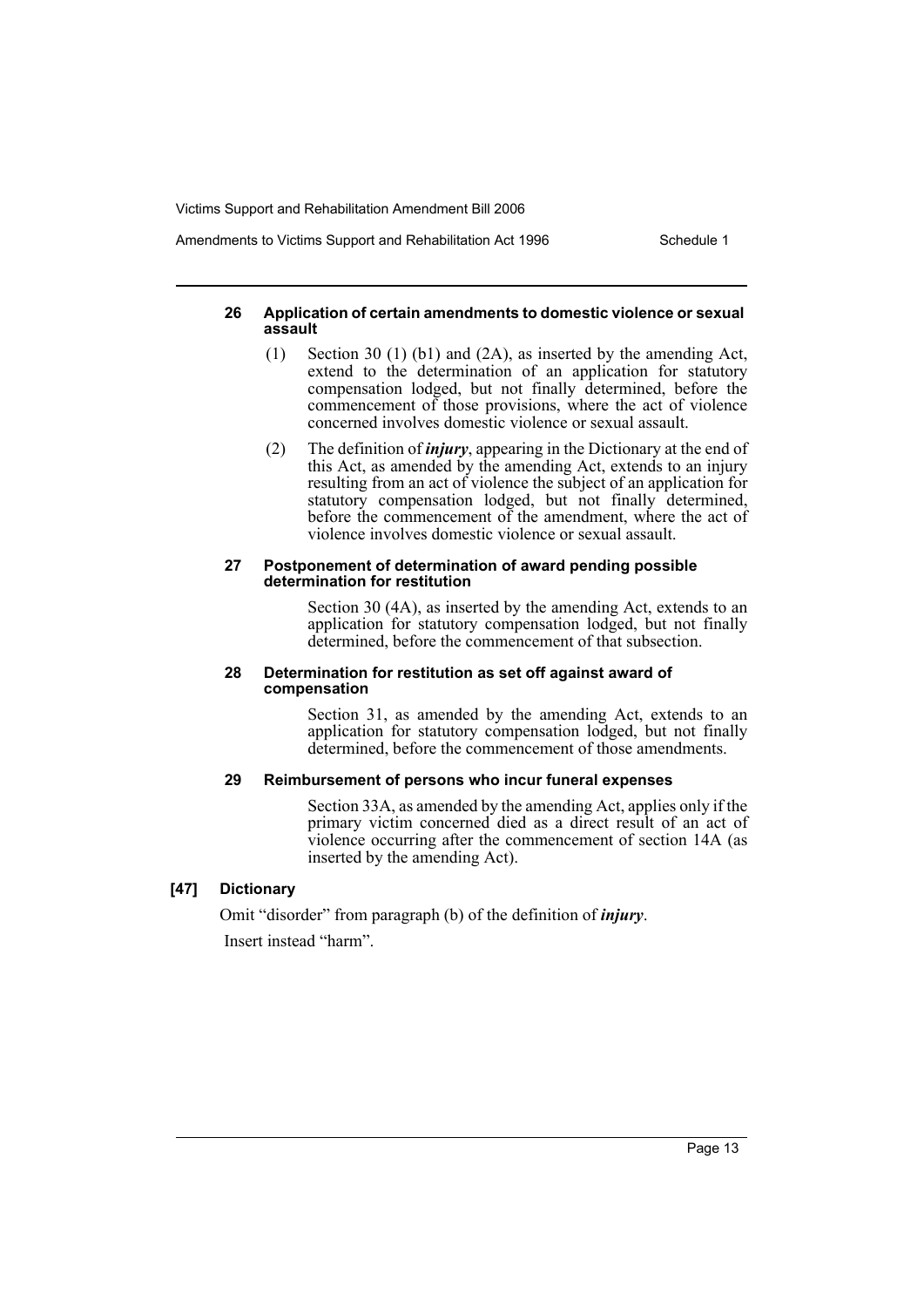Schedule 1 Amendments to Victims Support and Rehabilitation Act 1996

#### **[48] Dictionary, definition of "sexual assault and domestic violence"**

Omit paragraph (g) of the definition. Insert instead:

- (g) any other act resulting in injury that occurred in the commission of a personal violence offence (within the meaning of the *Crimes Act 1900*) against any of the following persons:
	- (i) a person who is or has been married to the person who committed the offence,
	- (ii) a person who has or has had a de facto relationship (within the meaning of the *Property (Relationships) Act 1984*) with the person who committed the offence,
	- (iii) a person who has or has had an intimate personal relationship with the person who committed the offence, whether or not the intimate relationship involves or has involved a relationship of a sexual nature,
	- (iv) a person who, at the time of the offence, was living in the same household as the person who committed the offence,
	- (v) a person who, at the time of the offence, was living as a long-term resident in the same residential facility as the other person (not being a facility that is a correctional centre within the meaning of the *Crimes (Administration of Sentences) Act 1999* or a detention centre within the meaning of the *Children (Detention Centres) Act 1987)*,
	- (vi) a person who, at the time of the offence, had a relationship involving his or her dependence on the ongoing paid or unpaid care of the person who committed the offence,
	- (vii) a person who is or has been a parent, guardian or step-parent of the person who committed the offence,
	- (viii) a person who is or has been a child or step-child of the person who committed the offence, or some other child of whom the person is the guardian,
		- (ix) a person who is or has been a brother, sister, half-brother, half-sister, step-brother or step-sister of the person who committed the offence.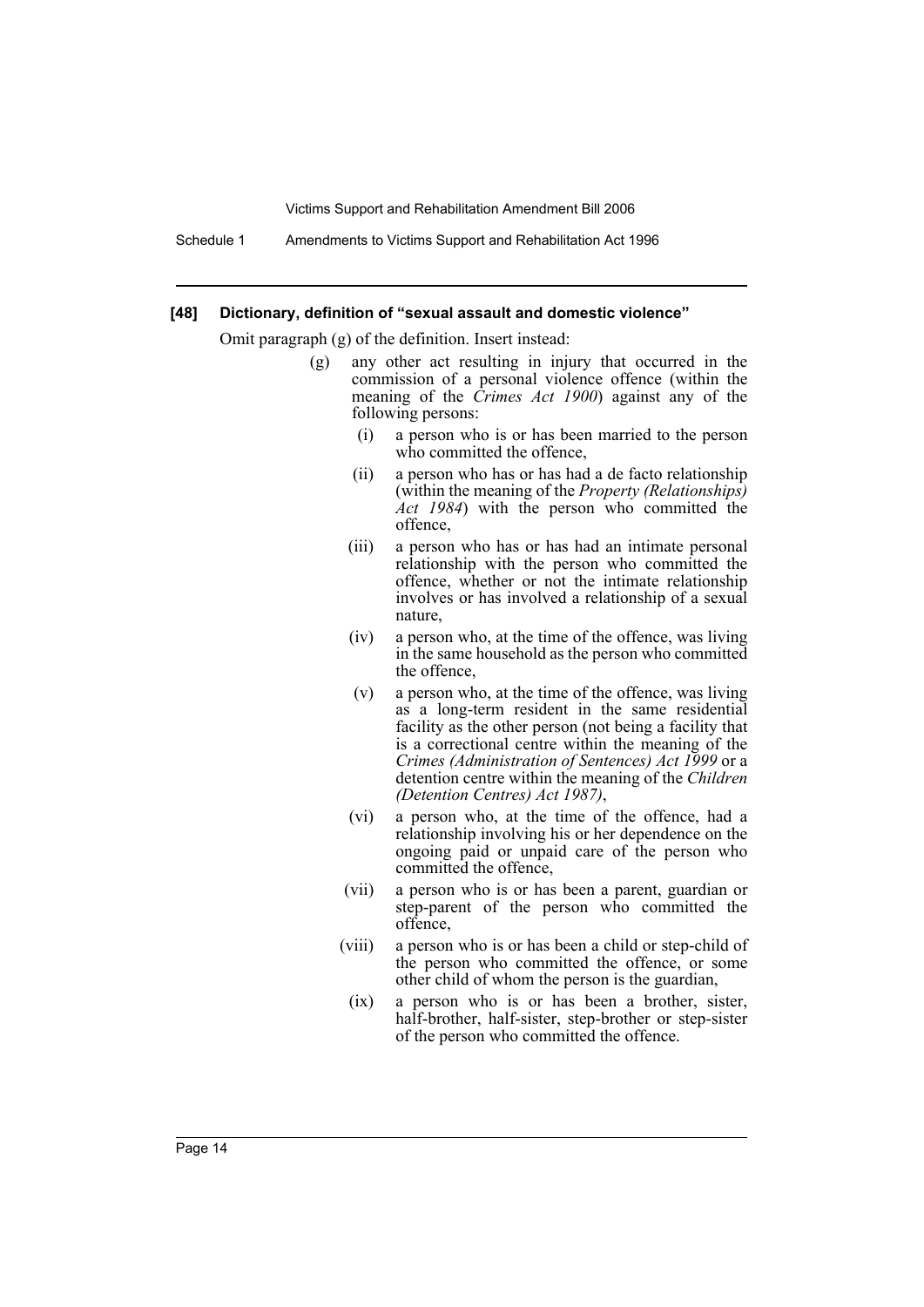Amendments to Victims Support and Rehabilitation Act 1996 Schedule 1

# **[49] Dictionary**

Insert in alphabetical order:

*statutory compensation for prescribed expenses*—see section 14A.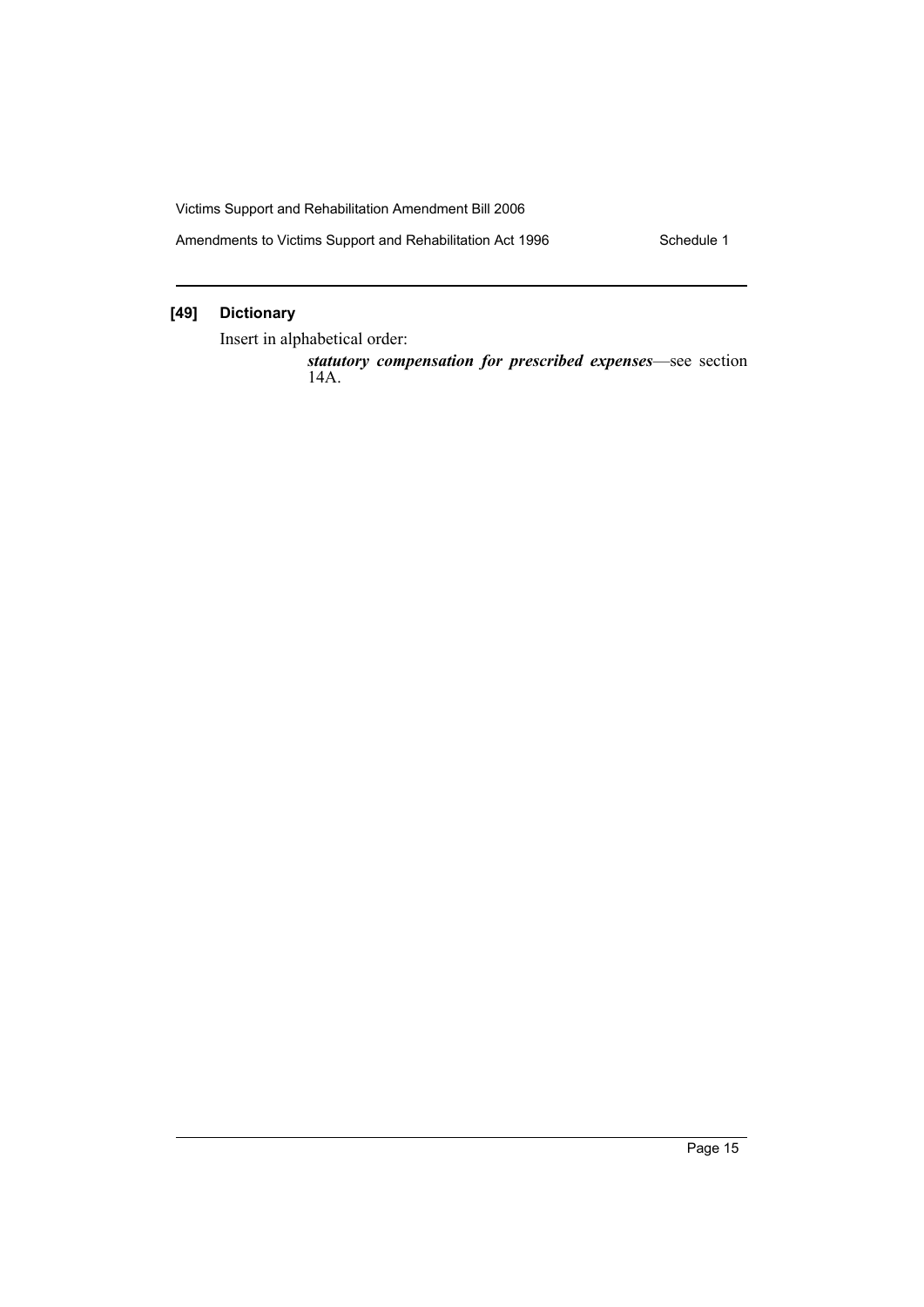Schedule 2 Amendment of other Acts

# **Schedule 2 Amendment of other Acts**

(Section 4)

# **2.1 Crimes (Sentencing Procedure) Act 1999 No 92**

# **[1] Section 26 Definitions**

Insert after paragraph (b) of the definition of *member of the primary victim's immediate family*:

(b1) a person to whom the victim is engaged to be married, or

### **[2] Section 26, definition of "member of the primary victim's immediate family"**

Insert "grandparent," after "parent," in paragraph (c) of the definition.

### **[3] Section 26, definition of "member of the primary victim's immediate family"**

Insert ", grandchild" after "a child" in paragraph (d) of the definition.

# **[4] Section 26, definition of "member of the primary victim's immediate family"**

Insert "half-brother, half-sister," after "sister," in paragraph (e) of the definition.

# **2.2 Victims Rights Act 1996 No 114**

# **[1] Sections 5 and 6**

Omit ", mental illness or nervous shock" wherever occurring. Insert instead "or psychological or psychiatric harm".

# **[2] Section 6 Charter of rights for victims of crime**

Insert "cultural sensitivity" after "compassion," in item 6.1.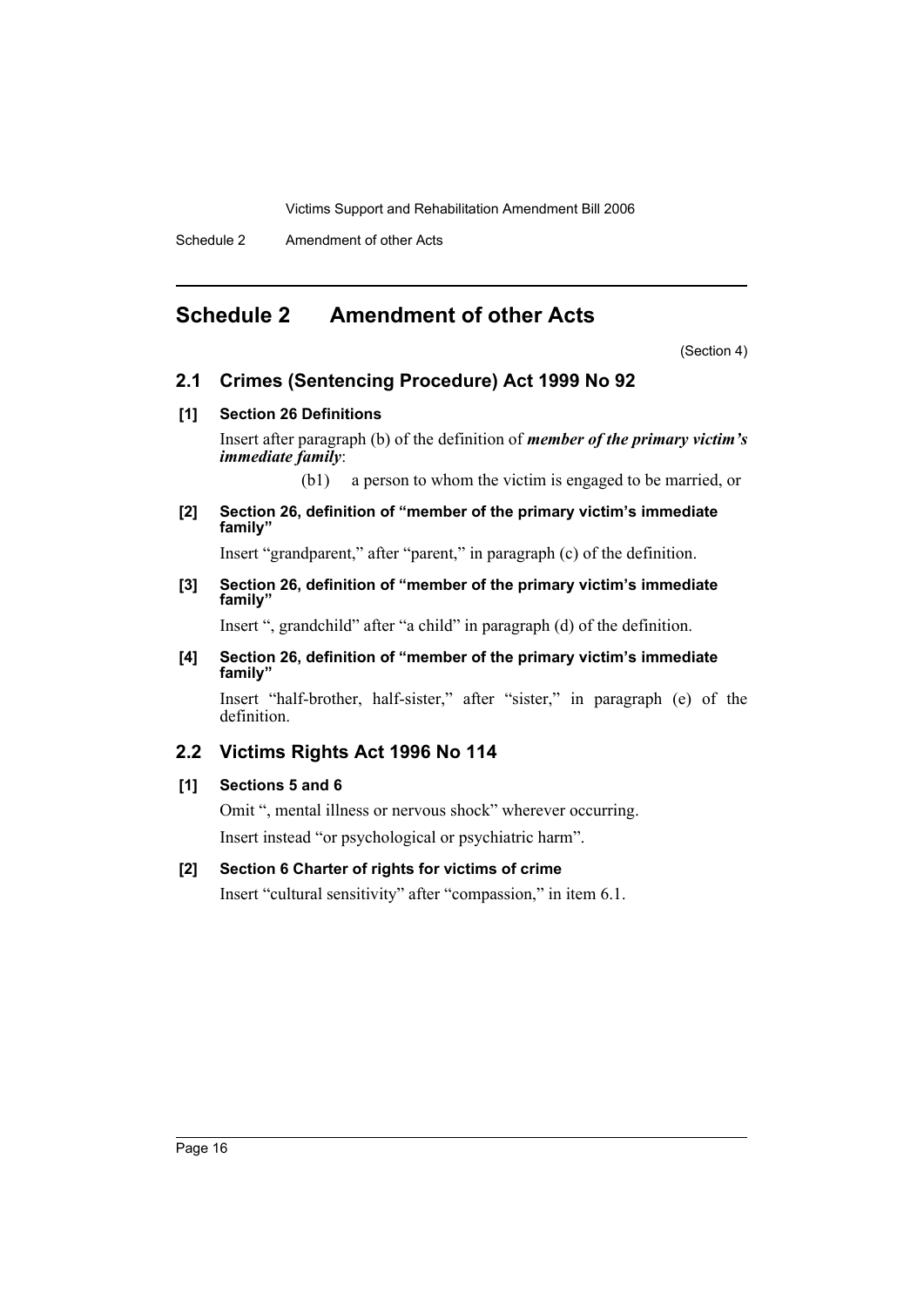Amendments to Victims Support and Rehabilitation Act 1996 consequential on commencement of Part 15A of Crimes Act 1900 Schedule 3

# **Schedule 3 Amendments to Victims Support and Rehabilitation Act 1996 consequential on commencement of Part 15A of Crimes Act 1900**

(Section 3)

### **[1] Schedule 1 Compensable injuries**

Insert "Part 15A of" before "the *Crimes Act 1900*" in clause 7A (3).

# **[2] Dictionary**

Insert "Part 15A of" before "the *Crimes Act 1900*" in paragraph (g) of the definition of *sexual assault and domestic violence*.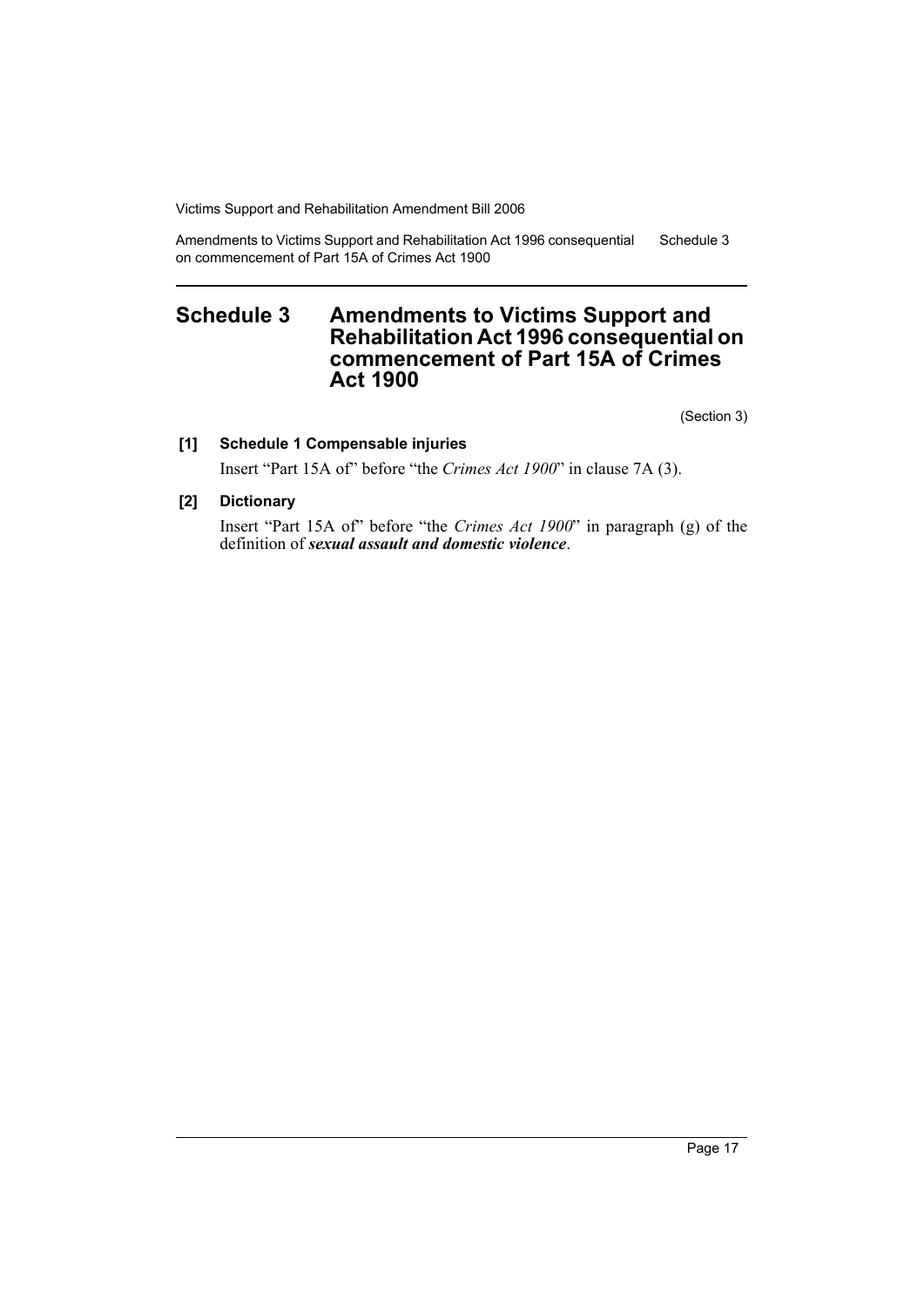Schedule 4 Victims Support and Rehabilitation Regulation 2006

# **Schedule 4 Victims Support and Rehabilitation Regulation 2006**

(Section 5)

# **1 Name of Regulation**

This Regulation is the *Victims Support and Rehabilitation Regulation 2006*.

## **2 Commencement**

This Regulation commences on the commencement of section 5 of the *Victims Support and Rehabilitation Amendment Act 2006*.

#### **3 Definition**

(1) In this Regulation:

*the Act* means the *Victims Support and Rehabilitation Act 1996*.

(2) Notes included in this Regulation do not form part of this Regulation.

# **4 Statutory compensation for prescribed expenses**

- (1) For the purposes of section 14A (2) of the Act, the kinds of actual expenses that may be paid to a primary victim of an act of violence as statutory compensation for prescribed expenses are expenses incurred for any of the following:
	- (a) the provision of ambulance services,
	- (b) the provision of dental services,
	- (c) the provision of physiotherapy services,
	- (d) the replacement or repair of prescription glasses or prescription contact lenses,
	- (e) the provision of domestic assistance, such as personal care and home help, to the primary victim during the victim's recovery from the act of violence,
	- (f) the cleaning of any property (other than clothing or other wearable items),
	- (g) the provision of security measures.